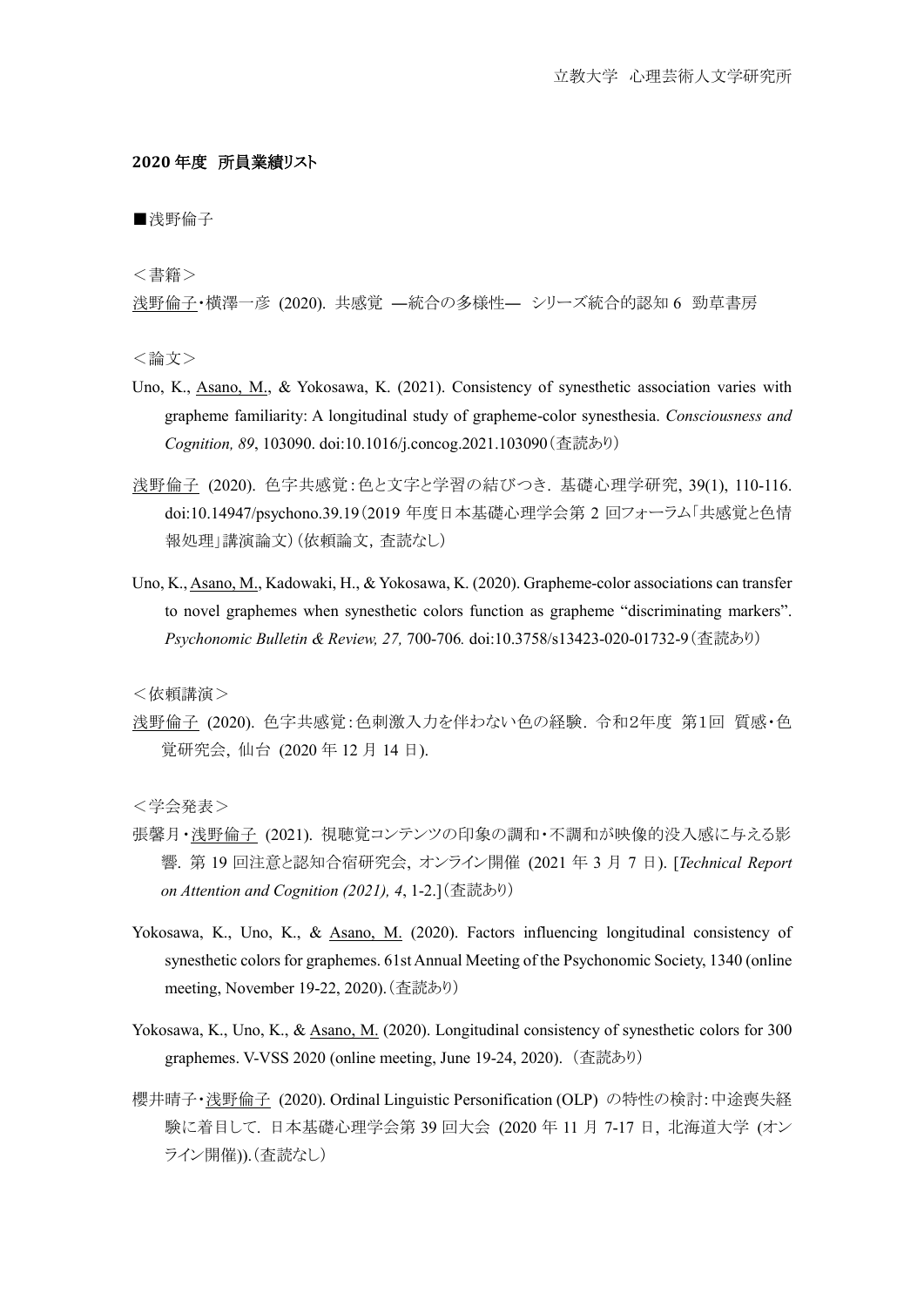■江川隆男

<論文>(査読なし)

- 江川隆男「自由意志なき〈自由への道〉――行動変容から欲望変質へ」、『思想としての〈新型コロ ナウイルス渦〉』所収、河出書房新社、2020 年 5 月、pp.164-171。
- 江川隆男「〈批判/臨床〉の平面論――『意味の論理学』と一義性の思考について」、『hyphen』第 五号所収、ドゥルーズ・ガタリ・ラボラトリ編、2020 年 9 月、pp.26-35。

<インタビュー>

江川隆男「哲学とは何か――パンデミックと来るべき民衆に向けて」、『HAPAX 13――特集・パン デミック』所収、夜光社、2020 年 11 月、pp.30-71。

■大石幸二

<論文>

- 大石幸二・浅利真梨奈・和田恵・永川千夏(2020).児童同士の賞賛が行動変化と学校適応感 に及ぼす効果.臨床発達心理実践研究,15(1),77-85.(2020 年 12 月 25 日発行) (査読あり)
- 遊馬結・金谷裕香・大石幸二(2020).自閉スペクトラム症児の親に対する支援の効果―ペア レントトレーニングとソーシャルストーリーTM の比較––. 人間関係学研究, 25(1), 87-96. (2020 年 12 月 25 日発行)(査読あり)
- 秋元響・大石幸二・若井広太郎・藤島瑠利子(2020).自閉スペクトラム症児の心理化の促進 ―逆模倣による介入の効果―.人間関係学研究,25(1),75-86.(2020 年 12 月 25 日発行) (査読あり)
- 大石幸二・中内麻美・竹森亜美・出野由花・山田圭祐・近藤悠海(2020). 知的発達症のある 中学校生徒における意見表明の学習と支援―活動計画の相談場面における相互作用 の変化―.人間関係学研究,25(1),53-62.(2020 年 12 月 25 日発行)(査読あり)

坂本真季・須藤邦彦・渡邉孝継・金谷裕香・大石幸二(2020).自閉スペクトラム症児の他者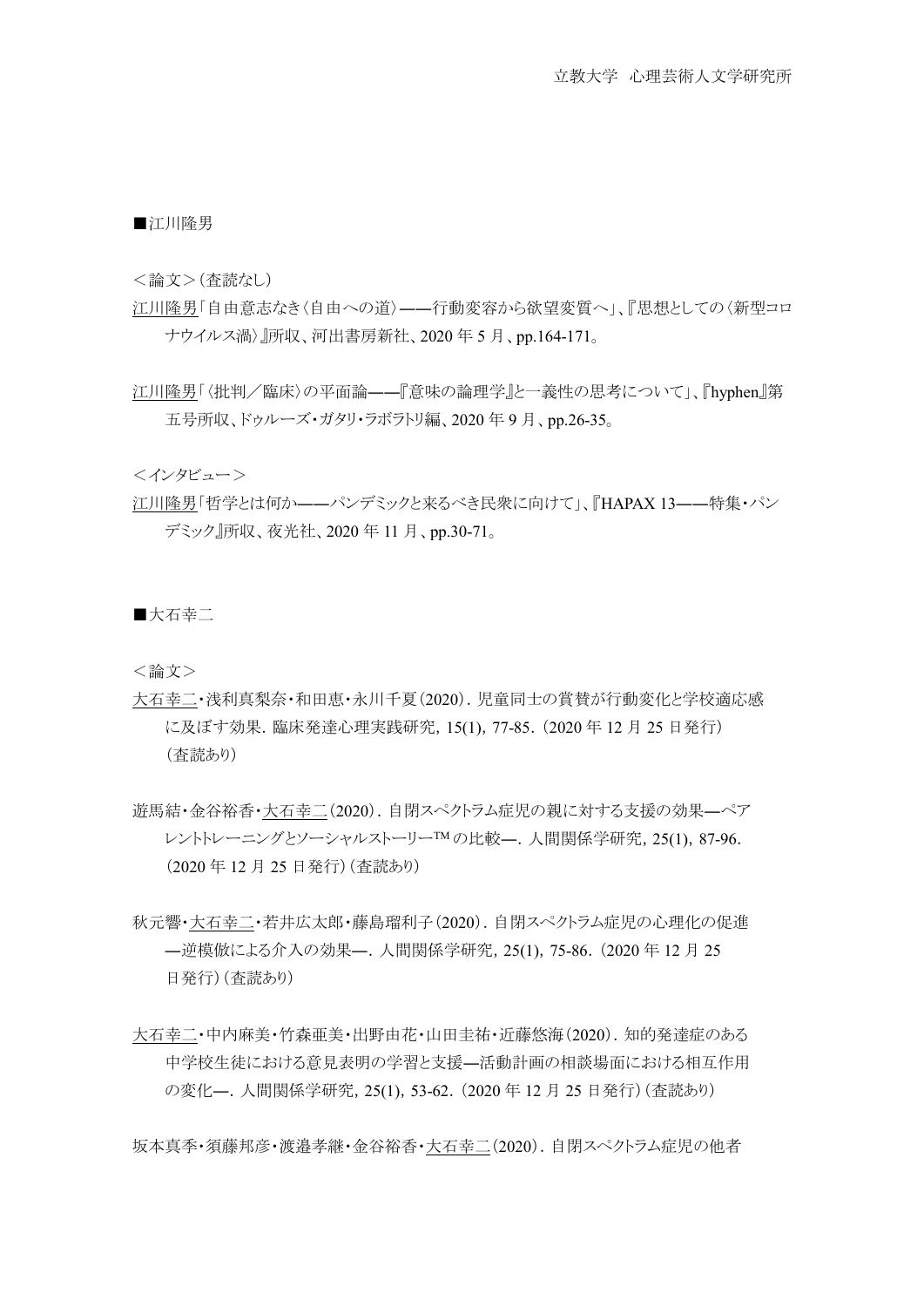感情推測促進に関する応用行動分析的介入―"情動的実行機能(Hot EF)"に着目し た社会的情報処理改善プログラムの検討―.発達研究,34,71-82.(2020 年 7 月 20 日発行)(査読なし)

- 和田恵・大石幸二(2020).高機能自閉症児における命題的心理化の促進―言語能力の違い がもたらす効果の検討―(中間報告).発達研究,34,197-202.(2020 年 7 月 20 日発行) (査読なし)
- 伊東佳寿子・大石幸二・菊池春樹(2020).自己を保ちながら他者と関わるスキルと自閉症ス ペクトラム指数との関係―自他境界の観点からの検討―.東京成徳大学臨床心理学研 究,19(1),93-106.(2020 年 5 月 1 日発行)(査読なし)
- 大石幸二(2020).多職種連携型地域支援による発達に心配がある子のウェルビーイング向上 発達障害研究,41(4),273-274.(2020 年 2 月 29 日発行)(査読なし)

<著書>(翻訳を含む)

標準公認心理師養成テキスト製作委員会編・大石幸二監修(2020).標準公認心理師試験対策 問題集 2020.文光堂.487 頁(2020 年4月 19 日刊行)

<学会発表>

- 出野由花・竹森亜美・大石幸二(2020).発達障害児の身体調整能力向上のための粗大運動課 題の実践―風船バレー活動を通して―.日本特殊教育学会第 58 回大会(福岡教育大学; オンライン開催). ポスターP12-44.
- 竹森亜美・大石幸二(2020).発達障害児の書字負担感と運動調節能力の関連の検討. 日本特殊教育学会第 58 回大会(福岡教育大学;オンライン開催).ポスターP9-25.
- 和田恵・大石幸二(2020).高機能自閉症児における命題的心理化の促進(2).日本特殊 教育学会第 58 回大会(福岡教育大学;オンライン開催).ポスターP8-53.
- 坂本真季・須藤邦彦・渡邉孝継・金谷裕香・大石幸二(2020).自閉スペクトラム症児の他者 感情推測促進に関する応用行動分析的介入―"情動的実行機能(Hot EF)"に着目した 社会的情報処理改善プログラムの検討―.日本特殊教育学会第 58 回大会(福岡教育 大学;オンライン開催).ポスターP8-21.

工藤寛也・大石幸二(2020). 自閉スペクトラム症児へのセルフ・ハグによる不安軽減の効果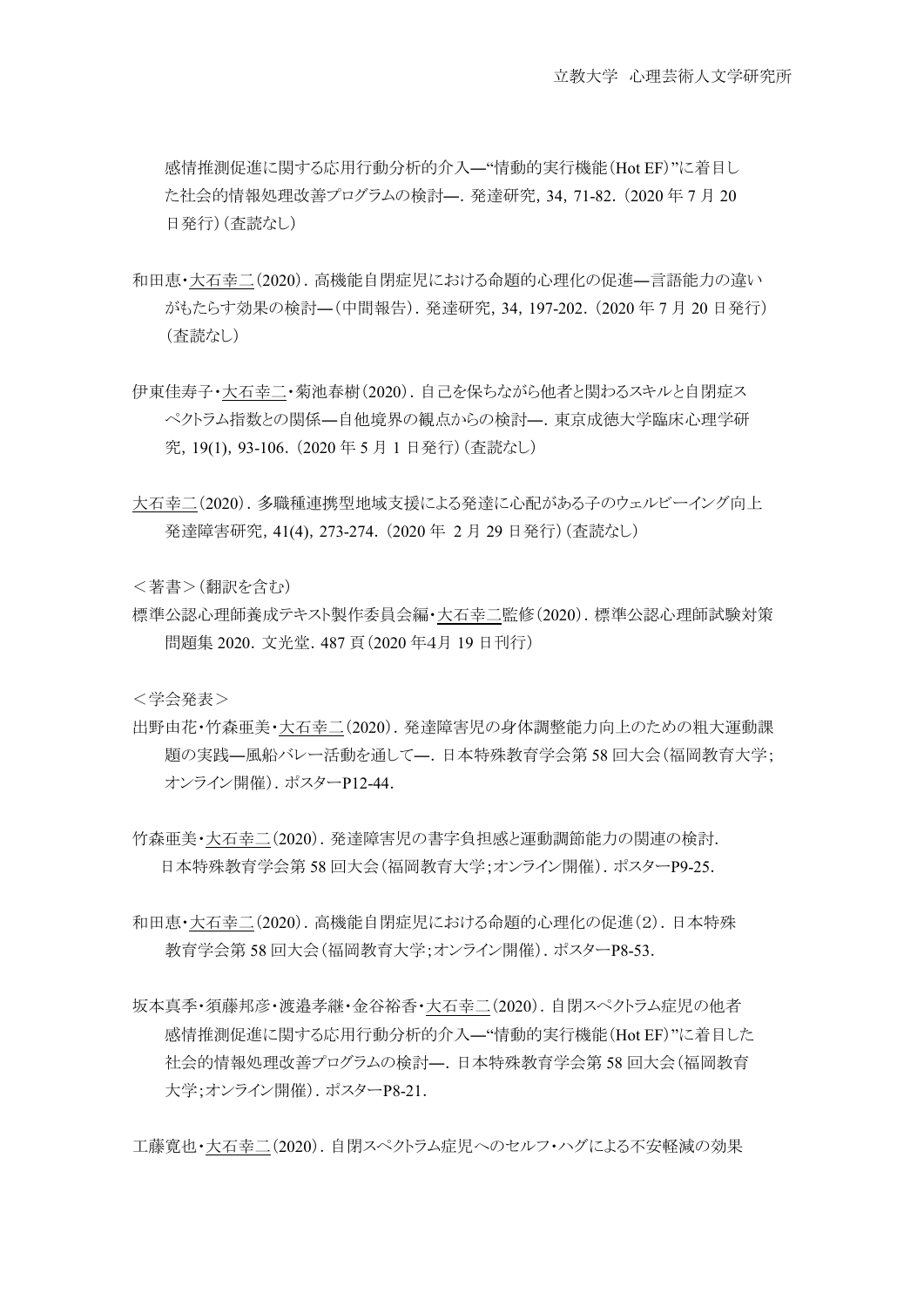―注意バイアスの修正を仲介するモデルの構築に向けた研究の枠組みの整理―. 日本特殊教育学会第 58 回大会(福岡教育大学;オンライン開催). ポスターP8-18.

- 金谷裕香・大石幸二(2020).「とけあう」体験がもたらす母親の体験認知過程の変容― 自閉スペクトラム症幼児を育てる母親の気づきに関する事例研究―.日本特殊教育学 会第 58 回大会(福岡教育大学;オンライン開催).ポスターP8-14.
- 大石幸二(2020).自閉スペクトラム症(ASD)児のストレスを低減するために―日本語版・ 感覚プロファイル(SP)による評価と限局反復行動(RRBs)の生起頻度における変化―. 日本特殊教育学会第 58 回大会(福岡教育大学;オンライン開催). ポスターP8-11.
- 下山真衣・原洋平・津瀬圭・田畑隆太郎・大石幸二(2020).多様性のある子どもたちの良さ を生かした集団づくり―知的障害特別支援学校における授業づくりと学級経営―. 日本特殊教育学会第 58 回大会(福岡教育大学;オンライン開催).自主シンポジウム 30. 【指定討論者】
- 岡村章司・井澤信三・野田航・米山直樹・大石幸二・野呂文行(2020).多様な対象に対して 行動コンサルテーションをどう進めるのか.日本 LD 学会第 29 回研究大会(兵庫教育 大学;オンライン開催). 大会企画シンポジウム.【話題提供者】
- 大石幸二・小関俊祐・大橋智・榎本拓哉・新井雅(2020).行動コンサルテーションによる教 育分野への支援.公認心理師の会第1回年次総会(東京大学;オンライン開催). 教育・特別支援部会シンポジウム.【指定討論者】

<取材・報道>

発達が気になる子どもの園生活においては、加配の先生がいたほうがいいの?(ベネッセ・ たまひよ On-line: <https://st.benesse.ne.jp/ikuji/content/?id=99408> 2021 年 3 月 2 日掲載)

■岡島純子

<論文>

Okajima, J., Kato, N., Nakamura, M., Otani, R., Yamamoto, J., & Sakukta, R. (in press). A pilot study of combining social skills training and parenting training for children with autism spectrum disorders and their parents in japan. *Brain & Development.*(査読あり)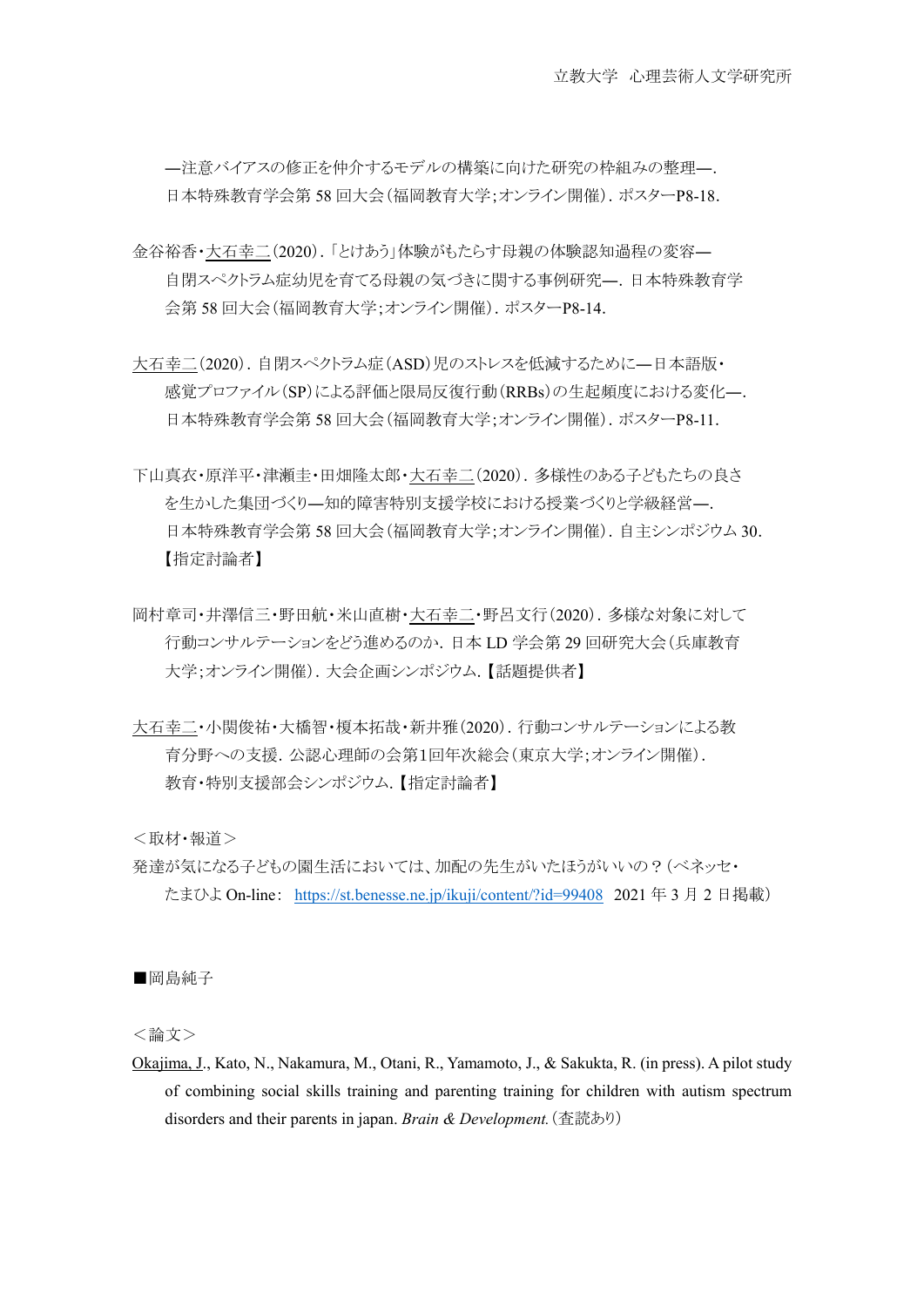岡島純子・中村美奈子・石川愛海・東美穂・大谷良子・作田亮一(印刷中).不安症状を持つ自閉 スペクトラム症児のための小集団認知行動療法の開発とその効果―パイロット・スタディ― 認 知行動療法研究,47,47-60.(査読あり)

<書籍>

- 岡島純子・中村美奈子・加藤典子著,山本淳一・作田亮一監修(2021).親子で成長!気になる子 どもの SST 実践ガイド.金剛出版
- 岡島義・金井嘉宏編著,『使う使える臨床心理学』(2020).岡島純子担当:第Ⅱ部未成年の頃まで に直面しうること,「第4章神経発達障害(ADHD, ASD, LD)ー個性は天からの授かり物 pp64 -82」,第Ⅲ部大人になってから直面しうること,「第8章 大人の神経発達障害(ADHD, ASD, LD)ー自分の特徴を知り,活かす pp143-160」. 弘文堂
- 日本健康心理学会編集,『健康心理学事典』(2019).岡島純子担当:第 11 章 健康心理学的支 援法・災害後支援,「発達障害児のソーシャルスキルトレーニング(SST)pp512-513」.丸善 出版
- 認知行動療法学会編集,『認知行動療法事典』(2019).岡島純子担当:7 章教育分野の認知行動 療法,「家族への認知行動療法 pp446-447」,9 章福祉分野の認知行動療法,「社会的養護 pp490-491」.丸善出版

岡島純子(2019).自閉スペクトラム症児の社会的スキルに関する研究.風間書房

<学会発表>

岡島純子・中村美奈子・石川愛海・東美穂・大谷良子・作田亮一(2019).自閉スペクトラム症児に 対する認知行動療法~ペアレント・トレーニングを含めたプログラムの開発~.日本認知行動 療法学会第 45 回大会発表論文集.pp.389-390.

<研修会講師>

岡島純子(2020).小集団のグループプログラム~子どものソーシャルスキル・トレーニングと認知 行動療法~ 江戸川区教育研究所(8 月 24 日)

岡島純子(2020).事例検討会.大田区教育センター(11 月 4 日)

岡島純子(2021).子どものソーシャルスキル・トレーニングと認知行動療法.羽村市教育相談室(2 月 26 日)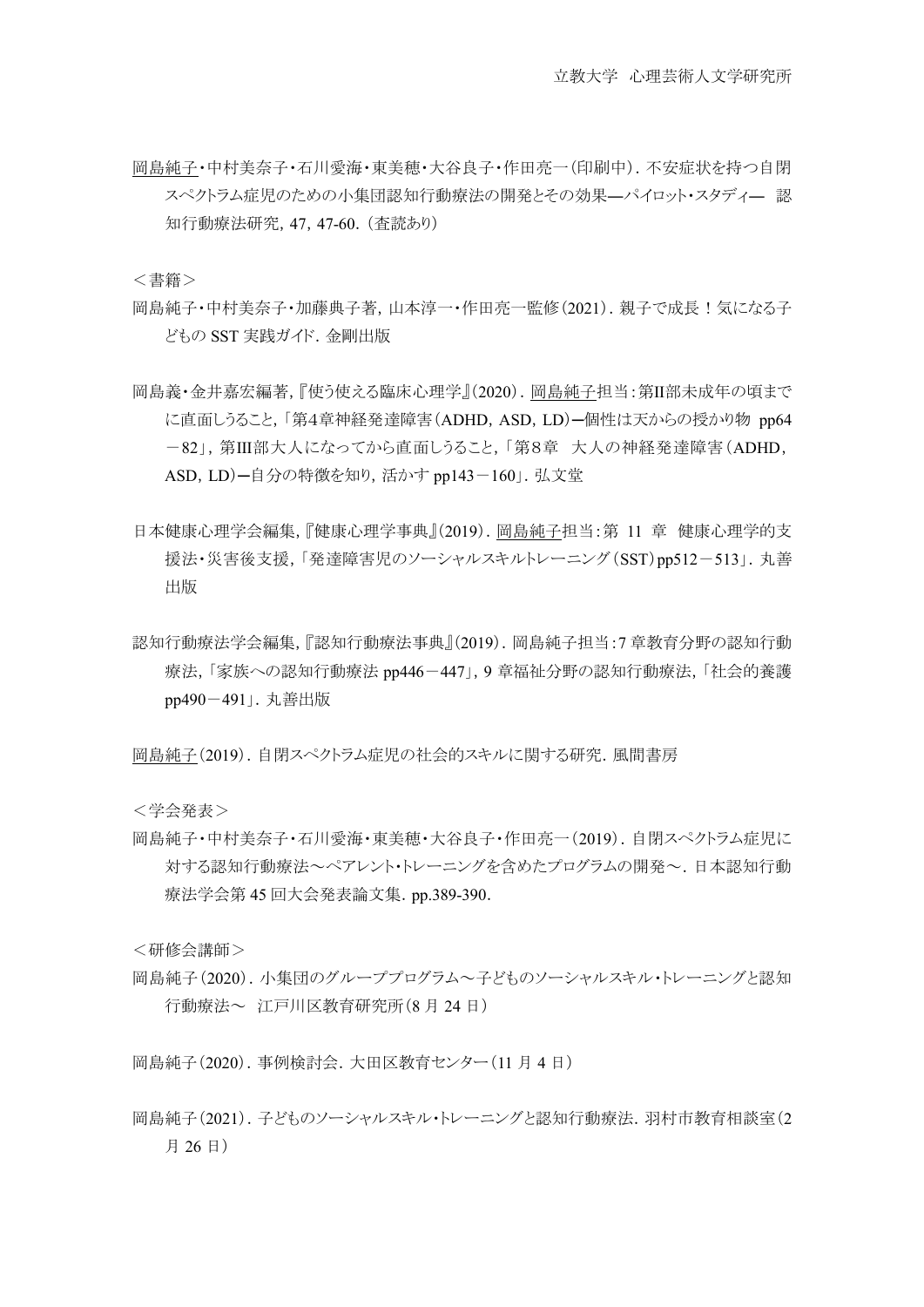■小口孝司

<学術論文>(査読あり)

- Kawakubo, A., & Oguchi, T. (2021). Happy Memories: Improved Subjective Happiness through Vacation Recollection. *Tourism Analysis*, 26, 1-8.
- 宮川えりか・小口孝司 (2020) 海外修学旅行がもたらす心理的効果 ―高校生修学旅行者を対 象とした縦断的調査から― 日本国際観光学会論文集, 27, 73-81.

<国内学会発表>(査読なし)

宮川 えりか・髙橋 修一郎・小口 孝司 (2020). 海外教育旅行が大学生の well-being にもたらす 効果 日本心理学会第 84 大会, 東洋大学, 東京

<その他>(査読なし)

小口孝司・星野佳路 (2020) メンタルヘルスツーリズム 星野リゾートの HP 対談記事 https://www.hoshinoresorts.com/mag/kounou/vol18.php

■嘉瀬貴祥

<論文>

- Yano, K., Kase, T., & Oishi, K. (2020). The association between sensory processing sensitivity and the big fiver personality traits in a Japanese sample. *Journal of Individual Differences*, 1, 1-7.(査 読あり)
- Kase, T., & Endo, S. (2020). Reliability and construct validity of the Leipzig short scale of sense of coherence (SOC-L9) in Japanese sample: The Rasch measurement model and confirmatory factor analysis. *The Japanese Journal of Personality*, 29, 120-122.(査読あり)
- Kawagoe, T., & Kase, T. (2020). Task-related though and metacognitive ability in mind wandering reports: An exploratory study. *Psychological Research*. https://doi.org/10.1007/s00426-020- 01346-9

Yano, K., Kase, T., & Oishi, K. (in press). Sensory processing sensitivity moderates the relationships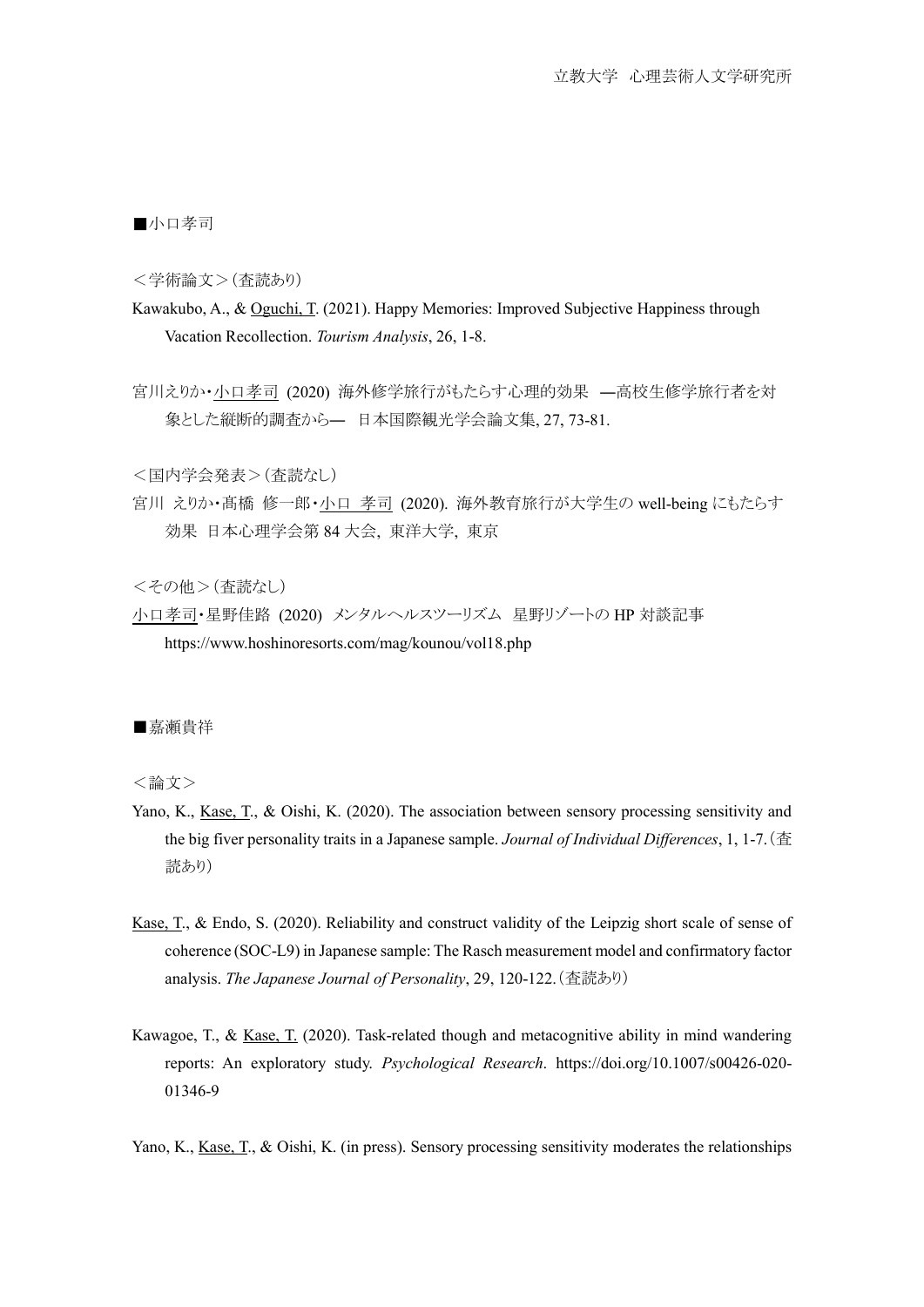between life skills and depressive tendencies in university students. *Japanese Psychological Research*, 62.(査読あり)

- 嘉瀬貴祥・上野雄己・島本好平・大石和男(印刷中).高い Sense of Coherence を持つ者の日常生 活における問題への対処にかかわる行動や思考の特徴―計量テキスト分析による質的検討 ― ストレス科学研究,31.(査読あり)
- 嘉瀬貴祥・上野雄己(2019). Sense of Coherence による精神的健康の横断的・縦断的予測可能性 の検討―線形回帰モデルと一般化加法モデルによる推定― パーソナリティ研究, 28, 175-178.(査読あり)
- Yano, K., Kase, T., & Oishi, K. (2019). The effects of sensory-processing sensitivity and sense of coherence on depressive symptoms in university students. *Health Psychology Open*, 6, 1-5.(査 読あり)
- Kase, T., Ueno, Y., Shimamoto, K., & Oishi, K. (2019). Causal relationships between sense of coherence and life skills: Examining the short-term longitudinal data of Japanese youths. *Mental Health & Prevention*, 13, 14-20.(査読あり)
- 嘉瀬貴祥・上野雄己・下司忠大(2019).Dark Triad のライフスキルに対する関連―反社会的な性 格特性の適応的,不適応的側面に関する探索的検討― パーソナリティ研究,27,266-269. (査読あり)
- Kase, T., Ueno, Y., & Oishi, K. (2018). The overlap of sense of coherence and the Big Five personality traits: A confirmatory study. *Health Psychology Open*, 5, 1-4. (査読あり)
- 嘉瀬貴祥・上野雄己・梶内大輝・島本好平(2018). パーソナリティ・プロトタイプにおける Resilients, Overcontrollers, Undercontrollers,およびその他のタイプの特徴―ライフスキルの高低に基づ いた検討― パーソナリティ研究,27,164-167.(査読あり)
- 木村駿介・嘉瀬貴祥・大石和男(2018). 共食の質尺度の作成および精神的健康との関連 日本 家政学会誌,69,439-447.(査読あり)

<学会発表>

Yano, K., Kase, T., Oishi, K. (2020). Reinvestigating the relationships between sensory processing sensitivity and life skills among Japanese samples. *Society for Personality and Social Psychology*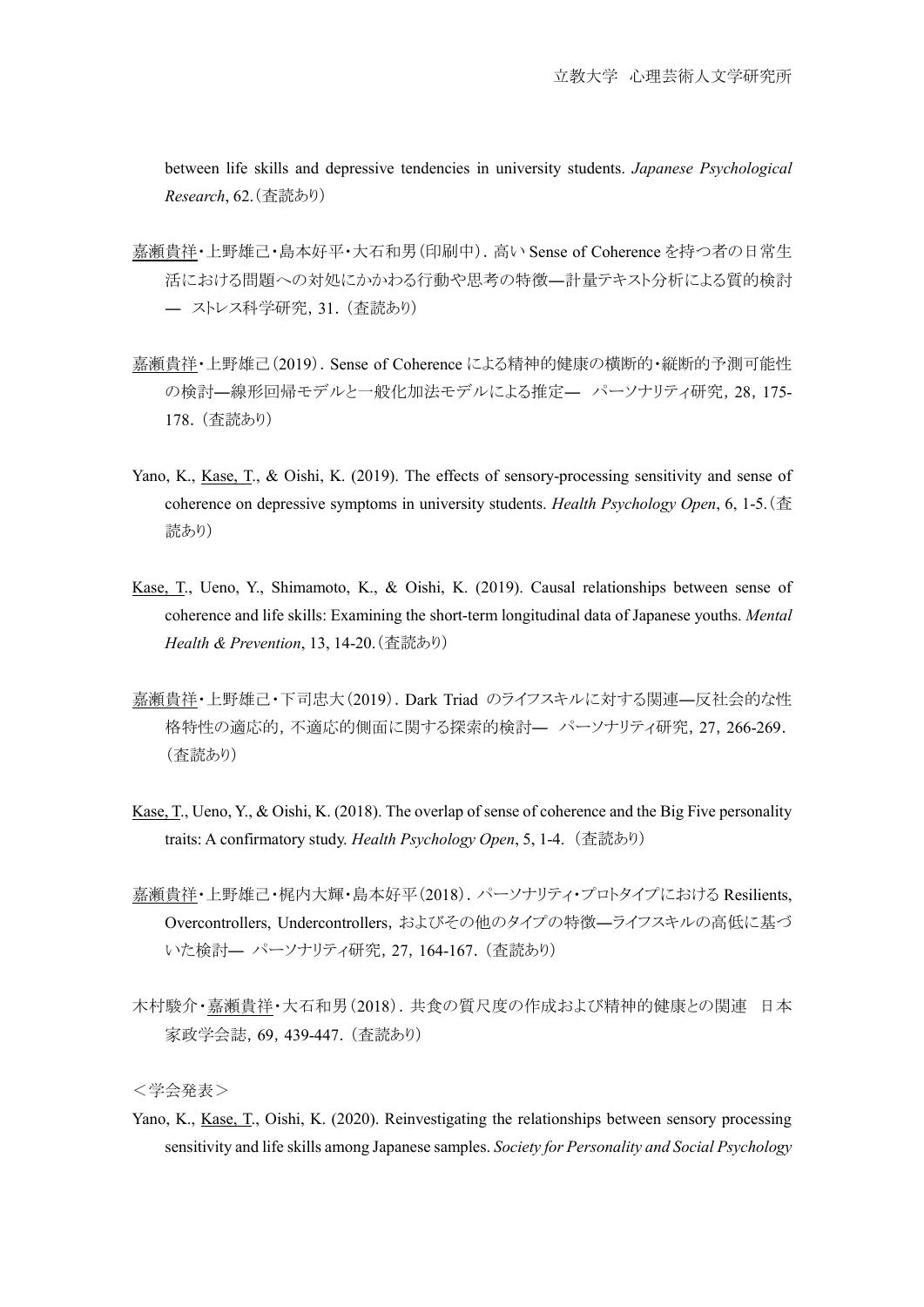*2020 Annual Convention*(2020 年 2 月 29 日)

- 雲財啓・磯和壮太朗・嘉瀬貴祥・今井田貴裕・戸ヶ里泰典・福井義一(2019). 健康生成論再考そ の 3―大学生対象の研究から探る SOC 研究の発展可能性― 日本健康心理学会第 32 回大 会(2019 年 9 月 28 日)
- 川越敏和・嘉瀬貴祥・小野田慶一・山口修平(2019).「やる気」とマインドワンダリングの関係 日本 心理学会第 83 回大会(2019 年 9 月 13 日)
- 磯和壮太朗・今井田貴裕・雲財啓・嘉瀬貴祥・銅直優子(2019).健康生成論再考その 2―健康生 成論研究の重要性と心理学的視点の必要性― 日本心理学会第 83 回大会(2019 年 9 月 13 日)
- Yano, K., Kase, T., & Oishi, K. (2019). Sense of Coherence moderates the relationship between sensory-processing sensitivity and depressive tendency. *The Society for Personality and Social Psychology's Annual Convention 2019*(2019 年 2 月 8 日)
- 嘉瀬貴祥・奇二正彦・濁川孝志(2018).自然体験の多寡を測定する尺度(Survey for Nature Experience 2)の開発 日本トランスパーソナル心理学/精神医学会第 19 回学術大会(2018 年 12 月 24 日)
- 嘉瀬貴祥(2018).パーソナリティ・プロトタイプとその特徴―健康教育場面における性格特性によ る分類の活用についての検討― 一般社団法人日本学校保健学会第 65 回学術大会 (2018 年 12 月 2 日)
- 嘉瀬貴祥(2018).対人スキルは対人場面における批判的思考の使用判断に関わるか 日本社会 心理学会第 59 回大会(2018 年 8 月 28 日)
- 嘉瀬貴祥・上野雄己(2018). パーソナリティとライフキャリア・レジリエンスの関係―パーソナリティ・ プロトタイプの観点から― 日本パーソナリティ心理学会第 27 回大会 (2018 年 8 月 26 日)
- Kiji, M., Kase, T., & Nigorikawa, T. (2018). Effects of star watching experiences on the sense of human's spirituality and on other psychological factors. *23th annual congress of the European College of Sport Science*(2018 年 7 月 5 日)

嘉瀬貴祥・上野雄己・大石和男(2018).首尾一貫感覚のライフキャリア・レジリエンスに対する関連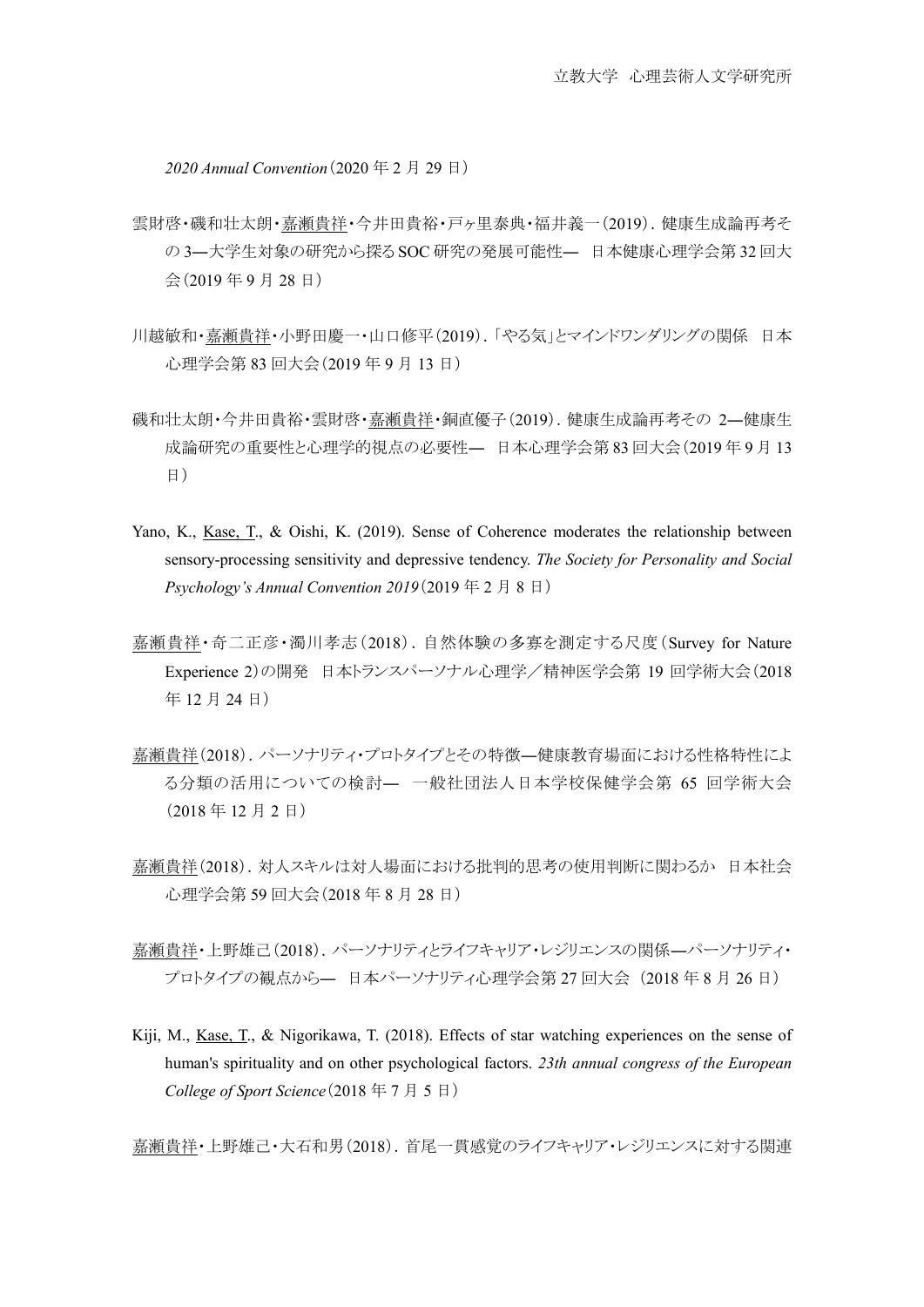の検討 日本健康心理学会第 31 回大会(2018 年 6 月 23 日)

## ■川越敏和

<論文>(査読あり)

- Sugimoto, H. Kawagoe, T., Otake-Matsuura, M. (2020). Characteristics of resting-state functional connectivity in older adults after the PICMOR intervention program: a preliminary report. BMC geriatrics 20(1) 486.
- Kawagoe, T., Onoda, K., Yamaguchi, S. (2020). The association of motivation with mind wandering in trait and state levels. PLOS ONE 15(8) e0237461 - e0237461.
- Kawagoe, T., Onoda, K., Yamaguchi, S., Radacovic, R. (2020). Developing and validating the Japanese version of Dimensional Apathy Scale (J-DAS). Psychiatry and Clinical Neurosciences 74(7) 411-412.
- Kawagoe, T.,Kase, T. (2020). Task-related thought and metacognitive ability in mind wandering reports: an exploratory study. Psychological Research, https://doi.org/10.1007/s00426-020- 01346-9

<学会発表>

川越敏和・小野田慶一・山口修平・ラトコラダコビック (2020) 日本語版Dimensional Apathy Scale (J-DAS) の作成と信頼性・妥当性の検証. 日本心理学会第84回大会. Web開催.

■都築誉史

<研究論文>

Tsuzuki, T., Takeda, Y., & Chiba, I. (in press). Influence of divided attention on the attraction effect in multialternative choice. *Judgment and Decision Making*.(査読あり)

<著書>

都築誉史 (印刷中). 認知・思考―機序と障害―(8. 知覚・認知心理学) 岩壁茂他 (編) 臨床心 理学スタンダードテキスト 金剛出版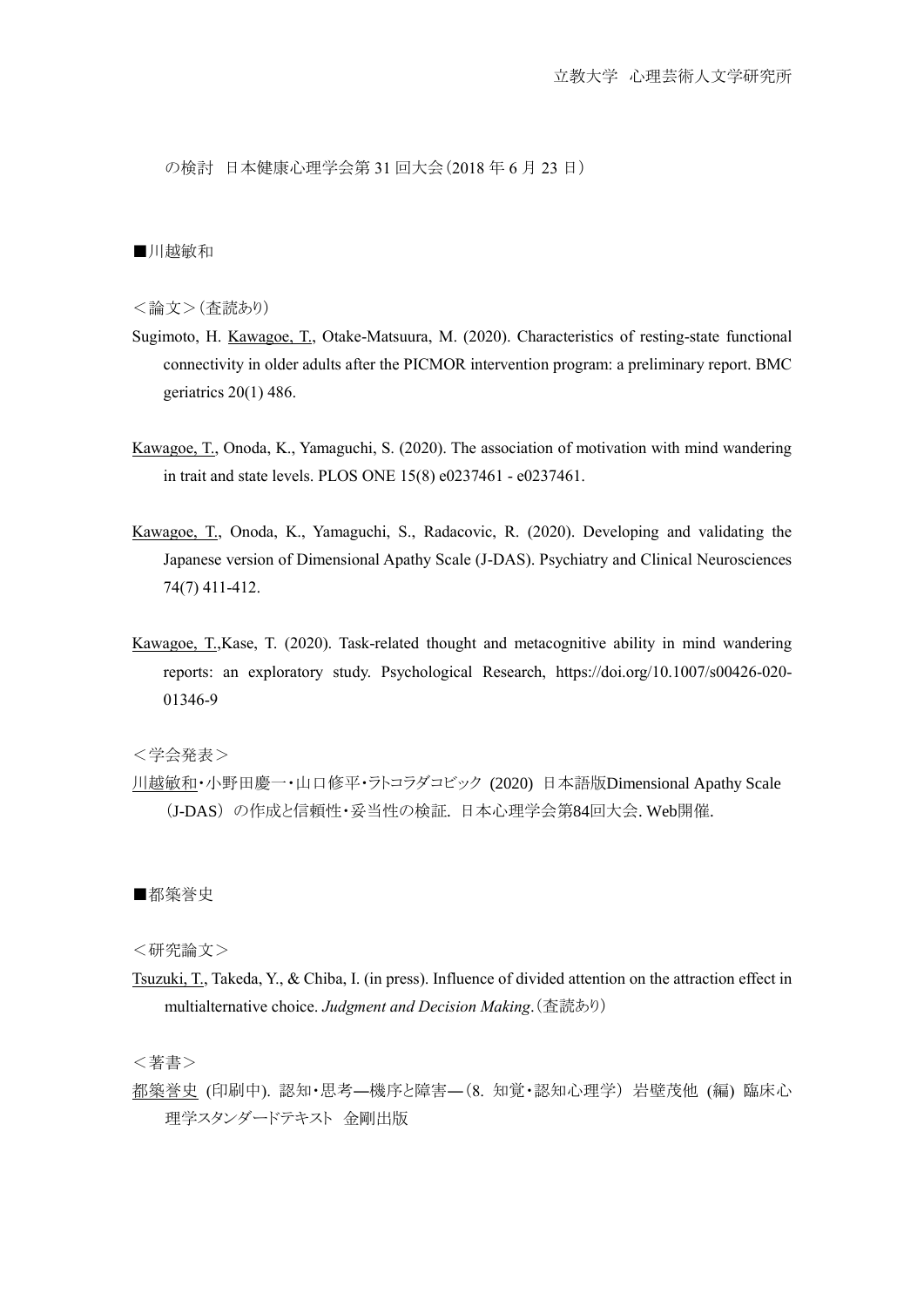都築誉史 (2020). 判断と意思決定(第 3 章) 日本児童研究所(監修)児童心理学の進歩 2020 年版(Vol. 59)金子書房 pp.52-82.(査読あり)

<学会発表>

都築誉史・千葉元気 (2020). 多肢選択意思決定における最終決定に基づいた魅力効果と妥協 効果の時系列サッカード分析 日本心理学会第 84 回大会論文集(東洋大学).

■中村秀之

<著書(章分担執筆)・単著>

Hideyuki Nakamura, "Beyond Mt. Fuji and the Lenin Cap: Identity Crisis in Taniguchi Senkichi's *Akasen kichi* (*The Red Light Military Base*, 1953)," translated by Shota T. Ogawa and Bianca Briciu, in Joanne Bernardi and Shota T. Ogawa eds., *Routledge Handbook of Japanese Cinema*. London: Routledge, August 2020, pp. 31-50.

<事典項目・単著>

中村秀之「3D 映画――過去と現在」、美学会編『美学の事典』丸善、2020 年 12 月、444-445 頁。

<その他・単著>

中村秀之「最終講義に代えて 「学芸は眉を顰めず」――階級のディスクール・断章」、『立教映像 身体学研究』8 号、2021 年 3 月、25-41 頁。

■長門洋平

<著作(分担執筆)>

- 長門洋平「『君の名は』の歌声――戦後日本の「メディアミックス」と聴覚文化」谷川建司編『映画産 業史の転換点––経営・継承・メディア戦略』森話社、2020年7月、217-244 頁
- 長門洋平「渋谷実の音響空間――音の層、あるいは映画的語り手の声をめぐって」志村三代子・ 角尾宣信編『渋谷実 巨匠にして異端』水声社、2020 年 10 月、302-324 頁
- Nagato Yohei, "The Dawn of the Talkies in Japan: Mizoguchi Kenji's Hometown," translated by Michael Raine. In *The Culture of the Sound Image in Prewar Japan*, edited by Michael Raine and Johan Nordström. Amsterdam: Amsterdam University Press, 2020, pp. 183-199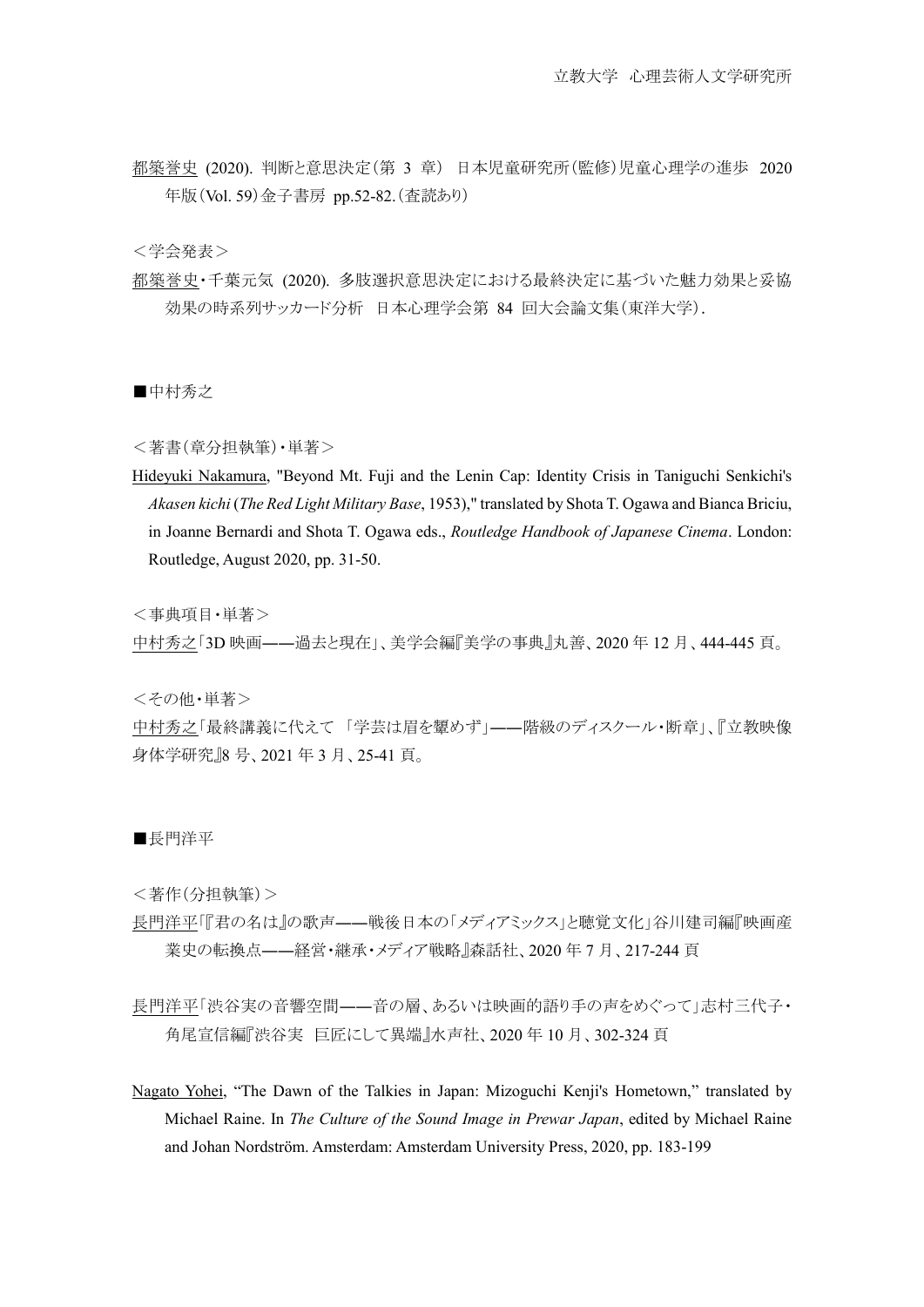- 長門洋平「聴覚文化と視覚文化――映画の音をサウンドスタディーズからみてみると」美学会編 『美学の事典』丸善出版、2020 年 12 月、428-429 頁
- 長門洋平「アルバート・アイラーによる映画音楽――『ニューヨーク・アイ・アンド・イヤー・コントロー ル』をめぐって」細田成嗣編『AA 五十年後のアルバート・アイラー』カンパニー社、2021 年 1 月、367-379 頁

<評論>

長門洋平「ペドロ・コスタの音像」『ユリイカ』2020 年 10 月号、111-120 頁

長門洋平「疑問符の聞き方――坂元裕二『カルテット』の音響設計をめぐって」『ユリイカ』2021 年 2 月号、229-239 頁

<書評>

長門洋平「中村秀之『敗者の身ぶり――ポスト占領期の日本映画』」『立教映像身体学研究』第 8 号、2021 年 3 月、71-75 頁

<インタヴュー>

- 奥村朗、須佐美成、インタビュアー:冨田美香、谷川建司、井上雅雄、北浦寛之、長門洋平「映画 からテレビまで、現像を支えた東洋現像所」谷川建司編『映画人が語る 日本映画史の舞台 裏[配給興行編]』森話社、2020 年 10 月、87-109 頁
- 中みね子、インタビュアー:谷川建司、小川順子、長門洋平、西村大志「岡本喜八と歩んだ映画人 生」谷川建司編『映画人が語る 日本映画史の舞台裏[撮影現場編]』森話社、2021 年 1 月、 287-310 頁

■日高聡太

<論文>

- Yaguchi, A., & Hidaka, S. (2020). Autistic communication and imagination sub-traits are related to audiovisual temporal integration in the stream-bounce illusion. *Multisensory Research*
- Suzuishi, Y., Hidaka, S., & Kuroki, S. (2020). Visual motion information modulates tactile roughness perception. *Scientific Reports*, 10, 13929.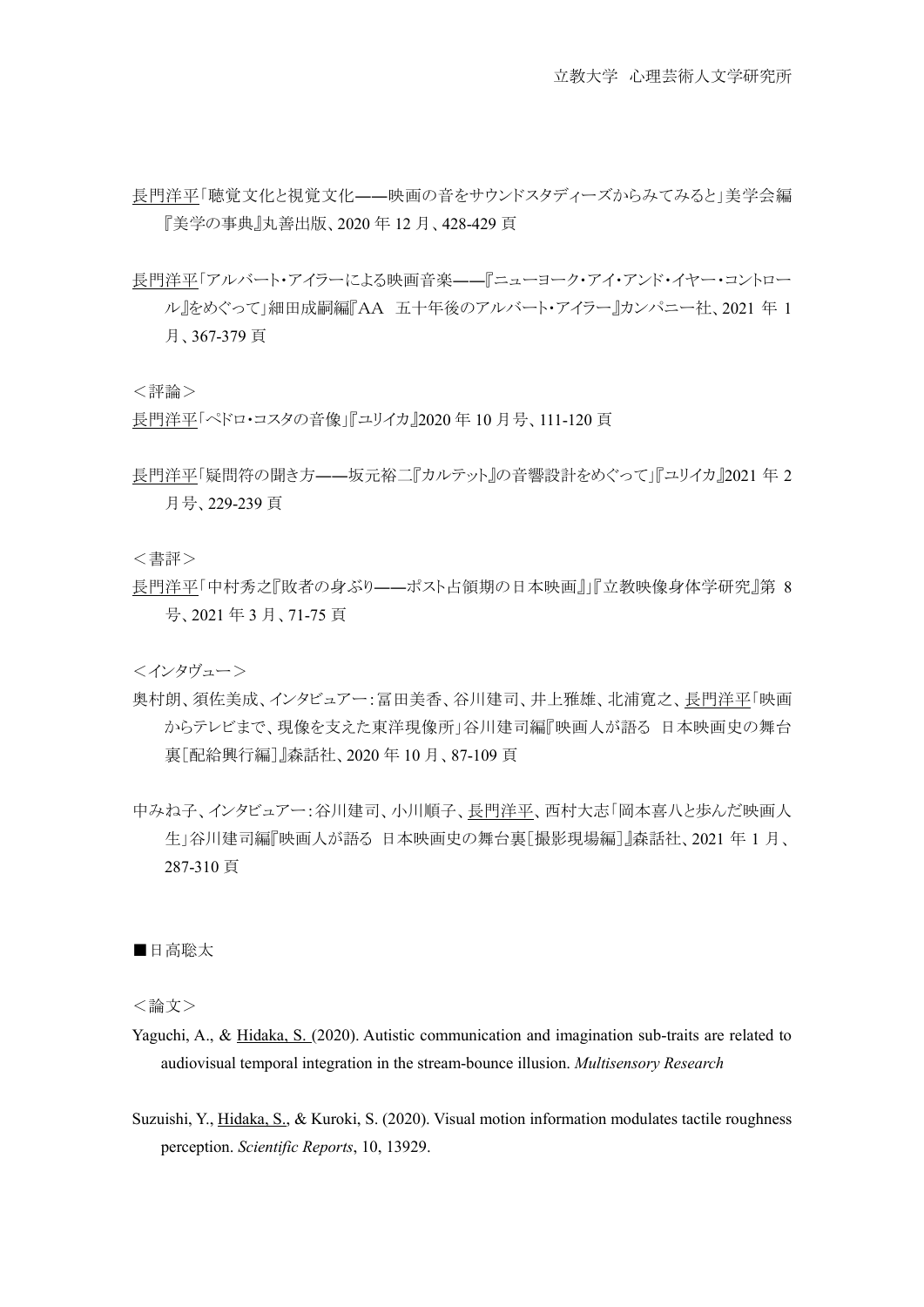- Hidaka, S., Tucciarelli, R., Azañón, E., & Longo, M. R. (2020). Tactile distance adaptation aftereffects do not transfer to perceptual hand maps. *Acta Psychologica*, 208, 103090.
- Hidaka, S., Tamè, L., Zafarana, A., & Longo, M. R. (2020). Anisotropy in tactile time perception. *Cortex*, 128, 124–131.
- Yaguchi, A., & Hidaka, S. (2020). Unique relationships between autistic traits and visual, auditory, and tactile sensory thresholds in typically developing adults. *Perception*, 49, 405–421.

<学会発表(国内学会)>

鈴石陽介, 日高聡太. 動的な視覚身体情報は運動主体感を通して触知覚を促進する. 日本基礎 心理学会第 39 回大会 (2020 年 11 月 7-17 日, 北海道大学 (オンライン開催) ).

■坂本真季

<論文>

坂本真季・須藤邦彦・渡邉孝継・大石幸二 (2020). 自閉スペクトラム症児の他者感情推測促進に 関する応用行動分析的介入―"情動的実行機能(Hot RF)"に着目した社会的情報処理改善 プログラムの検討―. 発達科学:発達科学研究教育センター紀要, 34, 71-82. (2020 年 6 月 20 日発行)

<学会発表>

坂本真季・須藤邦彦・渡邉孝継・大石幸二 (2020). 自閉スペクトラム症児の他者感情推測促進に 関する応用行動分析的介入―"情動的実行機能(Hot RF)"に着目した社会的情報処理改善 プログラムの検討―. 日本特殊教育学会第 58 回大会(福岡教育大学;オンライン開催). ポス ターP8-21.

<その他>

令和 2 年度埼玉県保育士等キャリアアップ研修 講師(障害児保育担当)